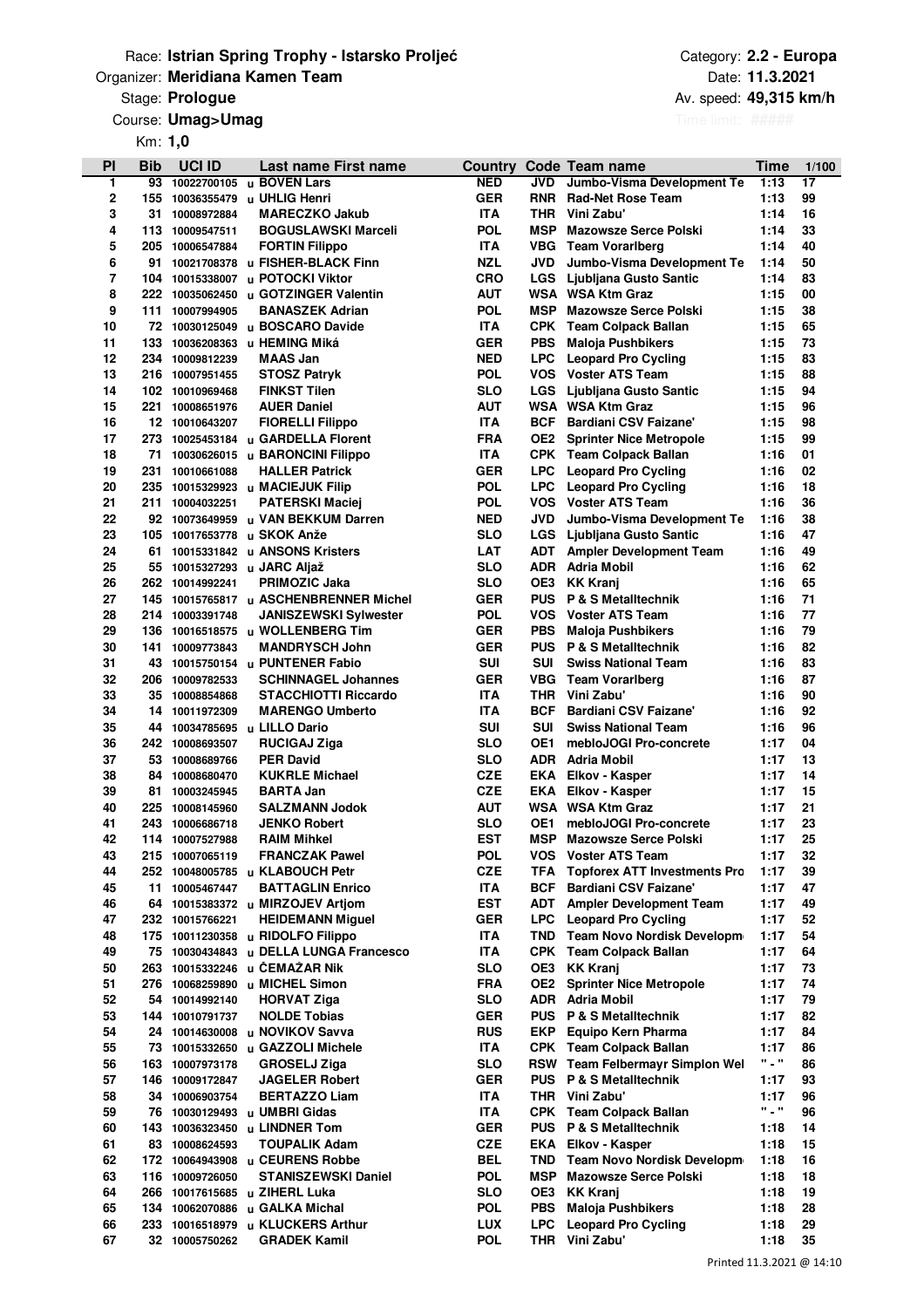### **Organizer: Meridiana Kamen Team** Date: **Discription of the Contract Organizer: Date:** Date: Race: **Istrian Spring Trophy - Istarsko Proljeće**

# **Prologue Av. speed: Av. speed: Av. speed: Av. speed: Av. speed: Av. speed: Av. speed:**

Course: Umag>Umag

Km: **1,0**

Category: **2.2 - Europa 49,315 km/h 11.3.2021**

| PI         | Bib      | <b>UCI ID</b>                      | Last name First name                                               | Country                  |                          | Code Team name                                                    | Time          | 1/100    |
|------------|----------|------------------------------------|--------------------------------------------------------------------|--------------------------|--------------------------|-------------------------------------------------------------------|---------------|----------|
| 68         | 1.       | 10009544174                        | <b>BARAC Antonio</b>                                               | <b>CRO</b>               | MKT                      | Meridiana Kamen Team                                              | 1:18          | 38       |
| 69         | 226      | 10035022539                        | u SCHMIDBAUER Maximilian                                           | <b>AUT</b>               |                          | WSA WSA Ktm Graz                                                  | " = "         | 38       |
| 70         | 25       | 10015598590                        | u VAN DER TUUK Danny                                               | <b>NED</b>               | EKP                      | Equipo Kern Pharma                                                | 1:18          | 45       |
| 71         | 271      | 10026493613                        | u LEBEAU Mattis                                                    | <b>FRA</b>               | OE2                      | <b>Sprinter Nice Metropole</b>                                    | 1:18          | 54       |
| 72<br>73   | 152      | 10036168755                        | u BENZ Pirmin                                                      | <b>GER</b><br><b>FIN</b> | <b>RNR</b>               | <b>Rad-Net Rose Team</b>                                          | 1:18          | 56<br>58 |
| 74         | 264      | 10017589013                        | 62 10011027062 u JUNTUNEN Antti-Jussi<br>u PIRIH Aleš              | SLO                      | ADT<br>OE3               | <b>Ampler Development Team</b><br><b>KK Kranj</b>                 | 1:18<br>1:18  | 69       |
| 75         |          | 123 10013755388                    | <b>MEYER Robin</b>                                                 | <b>FRA</b>               | <b>NIP</b>               | Nippo-Provence-PTS Conti                                          | 1:18          | 70       |
| 76         | 21       |                                    | 10041652790 u GARCIA PIERNA Raul                                   | <b>ESP</b>               | EKP                      | Equipo Kern Pharma                                                | 1:18          | 73       |
| 77         | 193      | 10006895367                        | <b>NIKITIN Matvey</b>                                              | KAZ                      | VAM                      | Vino-Astana Motors                                                | " = "         | 73       |
| 78         |          |                                    | 142 10036294855 u ROBER Dominik                                    | <b>GER</b>               | <b>PUS</b>               | <b>P &amp; S Metalltechnik</b>                                    | 1:18          | 77       |
| 79         | 86       | 10015093079                        | OTRUBA Jakub                                                       | <b>CZE</b>               |                          | <b>EKA</b> Elkov - Kasper                                         | 1:18          | 78       |
| 80         | 63       |                                    | 10063677046 u KARPENKO Gleb                                        | <b>EST</b>               | <b>ADT</b>               | <b>Ampler Development Team</b>                                    | 1:18          | 83       |
| 81         | 156      | 10036443082                        | u PETER Jannis                                                     | <b>GER</b>               | <b>RNR</b>               | <b>Rad-Net Rose Team</b>                                          | 1:18          | 85       |
| 82         |          | 153 10036440658                    | u GEBNER Jakob                                                     | <b>GER</b>               | <b>RNR</b>               | <b>Rad-Net Rose Team</b>                                          | 1:18          | 92       |
| 83         | 33       |                                    | 10015338512 u STOJNIC Veljko                                       | <b>SRB</b>               | <b>THR</b>               | Vini Zabu'                                                        | 1:18          | 94       |
| 84         |          | 282 10010971185                    | <b>BURCHIO Federico</b>                                            | <b>ITA</b>               | IWM                      | <b>Work Service - Marchiol - Dyna</b>                             | 1:18          | 97       |
| 85         | 41       | 10003344258                        | u FLÜCKIGER Mathias                                                | <b>SUI</b>               | <b>SUI</b>               | <b>Swiss National Team</b>                                        | 1:19          | 07       |
| 86         | 171      | 10025577264                        | u BIETRY Sacha                                                     | FRA                      |                          | <b>TND</b> Team Novo Nordisk Developm                             | 1:19          | 10       |
| 87<br>88   | 161      | 10004610312                        | 74 10035361534 u GOMEZ JARAMILLO Nicolas Davir<br><b>BAJC Andi</b> | COL<br>SLO               |                          | <b>CPK</b> Team Colpack Ballan<br>RSW Team Felbermayr Simplon Wel | 1:19<br>1:19  | 11<br>14 |
| 89         | 94       | 10022705761                        | u GELEIJN Owen                                                     | <b>NED</b>               | JVD                      | Jumbo-Visma Development Te                                        | 1:19          | 16       |
| 90         | 181      | 10015578887                        | u ALBRECHT Jasper                                                  | <b>AUS</b>               | <b>URT</b>               | <b>Union Raiffeisen Radteam Tiro</b>                              | 1:19          | 36       |
| 91         | 203      | 10007224056                        | <b>STUSSI Colin Chris</b>                                          | SUI                      | <b>VBG</b>               | <b>Team Vorarlberg</b>                                            | 1:19          | 38       |
| 92         |          | 154 10049039140                    | u ROSNER Linus                                                     | <b>GER</b>               | <b>RNR</b>               | <b>Rad-Net Rose Team</b>                                          | 1:19          | 39       |
| 93         | 281      |                                    | 10015920108 u BOBBO Riccardo                                       | <b>ITA</b>               | IWM                      | <b>Work Service - Marchiol - Dyna</b>                             | 1:19          | 44       |
| 94         |          | 274 10013733968                    | <b>DELACROIX Tristan</b>                                           | <b>FRA</b>               | OE2                      | <b>Sprinter Nice Metropole</b>                                    | 1:19          | 53       |
| 95         |          |                                    | 192 10016283856 u MARUKHIN Daniil                                  | <b>KAZ</b>               | VAM                      | Vino-Astana Motors                                                | 1:19          | 54       |
| 96         | 261      | 10015081662                        | <b>LAVRIC Martin</b>                                               | SLO                      | OE3                      | <b>KK Kranj</b>                                                   | 1:19          | 58       |
| 97         | 13       | 10014429843                        | <b>SAVINI Daniel</b>                                               | <b>ITA</b>               | <b>BCF</b>               | <b>Bardiani CSV Faizane'</b>                                      | 1:19          | 59       |
| 98         | 254      |                                    | 10047918081 u TYRPEKL Karel                                        | <b>CZE</b>               | TFA                      | <b>Topforex ATT Investments Pro</b>                               | 1:19          | 63       |
| 99         | 224      | 10008820011                        | <b>RITZINGER Felix</b>                                             | AUT                      |                          | WSA WSA Ktm Graz                                                  | 1:19          | 64       |
| 100        | 65       | 10052853361                        | u RUBENIS Pauls                                                    | <b>LAT</b>               | <b>ADT</b>               | <b>Ampler Development Team</b>                                    | 1:19          | 65       |
| 101<br>102 | 201      | 244 10017564458<br>10008853353     | u STAJNAR Mihael<br><b>GUERIN Alexis</b>                           | <b>SLO</b><br><b>FRA</b> | OE1<br><b>VBG</b>        | mebloJOGI Pro-concrete                                            | 1:19<br>1:19  | 66<br>75 |
| 103        |          |                                    | 51 10017629025 u HOCEVAR Kristjan                                  | SLO                      | ADR.                     | <b>Team Vorarlberg</b><br>Adria Mobil                             | 1:19          | 78       |
| 104        |          | 132 10013459944                    | <b>DAVIS Corey</b>                                                 | <b>USA</b>               | <b>PBS</b>               | <b>Maloja Pushbikers</b>                                          | 1:19          | 80       |
| 105        |          | 253 10009386550                    | <b>FIALA Petr</b>                                                  | <b>CZE</b>               | TFA                      | <b>Topforex ATT Investments Pro</b>                               | 1:19          | 81       |
| 106        | 95       |                                    | 10017114723 u RYAN Archie                                          | IRL                      | JVD                      | Jumbo-Visma Development Te                                        | 1:19          | 85       |
| 107        | 284      | 10009499617                        | <b>GARAVAGLIA Giacomo</b>                                          | <b>ITA</b>               | IWM                      | <b>Work Service - Marchiol - Dyna</b>                             | 1:19          | 86       |
| 108        |          | 162 10010196704                    | <b>FRIEDRICH Marco</b>                                             | AUT                      |                          | <b>RSW</b> Team Felbermayr Simplon Wel                            | 1:19          | 98       |
| 109        |          |                                    | 103 10072873252 u HOPKINS Dylan                                    | <b>AUS</b>               |                          | <b>LGS</b> Ljubljana Gusto Santic                                 | 1:20          | 01       |
| 110        | 241      | 10007974087                        | <b>PAVLIC Marko</b>                                                | <b>SLO</b>               | OE1                      | mebloJOGI Pro-concrete                                            | 1:20          | 11       |
| 111        |          |                                    | 183 10015332549 u GAMPER Mario                                     | <b>AUT</b>               | URT                      | <b>Union Raiffeisen Radteam Tiro</b>                              | 1:20          | 13       |
| 112        |          | 2 10015259696                      | <b>MARENZI Lorenzo</b>                                             | <b>CRO</b>               | МКТ                      | Meridiana Kamen Team                                              | 1:20          | 16       |
| 113        | 236      | 10014918378                        | <b>MOBACH Jarno</b>                                                | <b>NED</b>               | <b>LPC</b>               | <b>Leopard Pro Cycling</b>                                        | 1:20          | 25       |
| 114        | 251      | 10009338656                        | <b>PETRUS Jiří</b>                                                 | <b>CZE</b>               | TFA                      | <b>Topforex ATT Investments Pro</b>                               | 1:20          | 26       |
| 115<br>116 | 16<br>22 |                                    | 10015829370 u ZANA Filippo<br><b>LOPEZ FUENTES Diego</b>           | <b>ITA</b><br><b>ESP</b> | <b>BCF</b><br><b>EKP</b> | <b>Bardiani CSV Faizane'</b>                                      | 1:20<br>" = " | 28<br>28 |
| 117        | 265      | 10040300551<br>10008692190         | <b>REPSE Uroš</b>                                                  | SLO                      | OE3                      | Equipo Kern Pharma<br><b>KK Kranj</b>                             | " = "         | 28       |
| 118        |          | 112 10009765254                    | <b>BROZYNA Piotr</b>                                               | POL                      | <b>MSP</b>               | <b>Mazowsze Serce Polski</b>                                      | 1:20          | 29       |
| 119        |          | 85 10008708560                     | ZAHALKA Matěj                                                      | <b>CZE</b>               |                          | <b>EKA</b> Elkov - Kasper                                         | 1:20          | 42       |
| 120        |          | 164 10035085284                    | u VERMEULEN Moran                                                  | <b>AUT</b>               |                          | RSW Team Felbermayr Simplon Wel                                   | 1:20          | 44       |
| 121        |          | 45 10011191558                     | u ROTH Joel                                                        | <b>SUI</b>               | <b>SUI</b>               | <b>Swiss National Team</b>                                        | 1:20          | 48       |
| 122        |          | 3 10009979260                      | <b>KVASINA Filip</b>                                               | <b>CRO</b>               | MKT                      | Meridiana Kamen Team                                              | 1:20          | 51       |
| 123        |          | 202 10007739166                    | <b>THALMANN Roland</b>                                             | <b>SUI</b>               | VBG                      | <b>Team Vorarlberg</b>                                            | 1:20          | 57       |
| 124        | 131      | 10076607752                        | <b>ACHTERBERG Yannik</b>                                           | <b>GER</b>               | <b>PBS</b>               | <b>Maloja Pushbikers</b>                                          | 1:20          | 58       |
| 125        | 82       | 10008659050                        | <b>SCHLEGEL Michal</b>                                             | <b>CZE</b>               | EKA                      | Elkov - Kasper                                                    | 1:20          | 59       |
| 126        | 42       | 10009880543                        | <b>SPESCHA Ursin</b>                                               | <b>SUI</b>               | <b>SUI</b>               | <b>Swiss National Team</b>                                        | 1:20          | 60       |
| 127        |          | 213 10007951859                    | <b>GRABIS Mateusz</b>                                              | <b>POL</b>               |                          | VOS Voster ATS Team                                               | 1:20          | 65       |
| 128        |          |                                    | 52 10017587902 u GLIVAR Gal                                        | <b>SLO</b>               |                          | <b>ADR</b> Adria Mobil                                            | 1:20          | 69       |
| 129        | 204      | 10010945927                        | <b>MORENO SALA Adria</b>                                           | <b>ESP</b>               |                          | <b>VBG</b> Team Vorarlberg                                        | 1:20<br>1:20  | 74       |
| 130        |          | 223 10035036986                    | u KABAS Maximilian<br>u JAKOUBEK Tomáš                             | <b>AUT</b><br><b>CZE</b> | TFA                      | WSA WSA Ktm Graz<br><b>Topforex ATT Investments Pro</b>           | 1:20          | 76<br>82 |
| 131<br>132 |          | 255 10047443690<br>125 10010779310 | <b>ODA Hijiri</b>                                                  | JPN                      | <b>NIP</b>               | Nippo-Provence-PTS Conti                                          | 1:20          | 84       |
| 133        | 174      |                                    | 10051873762 u KOTULSKI Przemyslaw                                  | <b>POL</b>               | TND                      | Team Novo Nordisk Developm                                        | 1:20          | 85       |
| 134        | 245      | 10010186802                        | <b>CIBEJ Simon</b>                                                 | <b>SLO</b>               | OE1                      | mebloJOGI Pro-concrete                                            | 1:20          | 86       |
|            |          |                                    |                                                                    |                          |                          |                                                                   |               |          |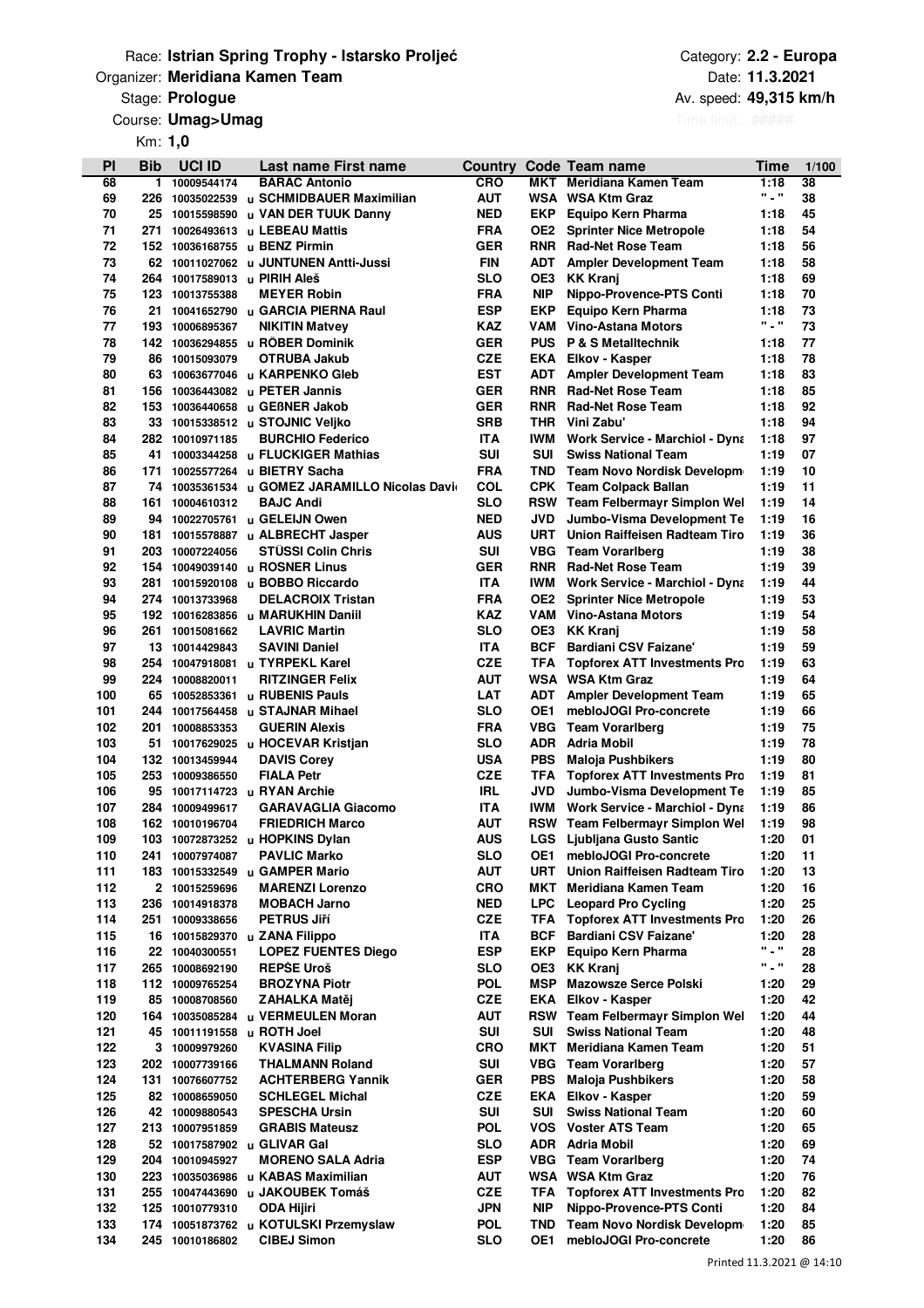### **Organizer: Meridiana Kamen Team** Date: **Discription of the Contract Organizer: Date:** Date: Race: **Istrian Spring Trophy - Istarsko Proljeće**

### **Prologue Av. speed: Av. speed: Av. speed: Av. speed: Av. speed: Av. speed: Av. speed:**

Course: Umag>Umag

Km: **1,0**

Category: **2.2 - Europa 49,315 km/h 11.3.2021**

| PI  | Bib | <b>UCI ID</b> | Last name First name               | Country    |                 | Code Team name                        | Time                        | 1/100           |
|-----|-----|---------------|------------------------------------|------------|-----------------|---------------------------------------|-----------------------------|-----------------|
| 135 | 106 | 10017564559   | u HRIBAR Jernej                    | <b>SLO</b> | <b>LGS</b>      | Ljubljana Gusto Santic                | 1:20                        | $\overline{87}$ |
| 136 | 46  | 10016519888   | <b>u SCHATTI Luca</b>              | <b>SUI</b> | <b>SUI</b>      | <b>Swiss National Team</b>            | 1:20                        | 93              |
| 137 | 195 | 10015571615   | u SHTEIN logan                     | <b>KAZ</b> | VAM             | Vino-Astana Motors                    | 1:20                        | 96              |
| 138 | 56  | 10017629429   | u OMRZEL Aljaž                     | <b>SLO</b> | <b>ADR</b>      | <b>Adria Mobil</b>                    | 1:20                        | 99              |
| 139 | 15  | 10003105600   | <b>VISCONTI Giovanni</b>           | <b>ITA</b> | <b>BCF</b>      | <b>Bardiani CSV Faizane'</b>          | 1:21                        | 03              |
| 140 | 4   | 10006033279   | <b>KARIC Vedad</b>                 | <b>BIH</b> | MKT             | Meridiana Kamen Team                  | 1:21                        | 08              |
| 141 | 256 |               | 10000832665 u CAMRDA Karel         | <b>CZE</b> | <b>TFA</b>      | <b>Topforex ATT Investments Pro</b>   | 1:21                        | 13              |
| 142 | 66  | 10045808434   | <b>PELTONEN Ukko</b>               | <b>FIN</b> | <b>ADT</b>      | <b>Ampler Development Team</b>        | 1:21                        | 16              |
| 143 | 96  |               | 10023352631 u VAN VEENENDAAL Hidde | <b>NED</b> | <b>JVD</b>      | Jumbo-Visma Development Te            | 1:21                        | 27              |
| 144 | 126 | 10015093281   | <b>TRACZ Szymon</b>                | <b>POL</b> | <b>NIP</b>      | Nippo-Provence-PTS Conti              | 1:21                        | 28              |
| 145 | 115 | 10006061369   | <b>STACHOWIAK Adam</b>             | <b>POL</b> | <b>MSP</b>      | <b>Mazowsze Serce Polski</b>          | 1:21                        | 39              |
| 146 | 186 | 10010968761   | <b>PER Gorazd</b>                  | <b>SLO</b> | <b>URT</b>      | <b>Union Raiffeisen Radteam Tiro</b>  | 1:21                        | 60              |
| 147 | 194 |               | 10036106010 u PRONSKIY Daniil      | <b>KAZ</b> | VAM             | Vino-Astana Motors                    | 1:21                        | 81              |
| 148 | 272 | 10013386283   | <b>GOUBERT Jean</b>                | <b>FRA</b> | OE <sub>2</sub> | <b>Sprinter Nice Metropole</b>        | 1:21                        | 84              |
| 149 | 283 | 10014478343   | <b>COLOMBO Raul</b>                | <b>ITA</b> | IWM.            | <b>Work Service - Marchiol - Dyna</b> | 1:22                        | 68              |
| 150 | 26  |               | 10047420553 u REPA Vojtěch         | <b>CZE</b> | <b>EKP</b>      | Equipo Kern Pharma                    | 1:22                        | 71              |
| 151 | 212 | 10008691988   | <b>REKITA Szymon</b>               | <b>POL</b> | VOS.            | <b>Voster ATS Team</b>                | 1:22                        | 73              |
| 152 | 23  | 10042428487   | <b>ARAIZ MICHEL Sergio</b>         | <b>ESP</b> | <b>EKP</b>      | Equipo Kern Pharma                    | 1:22                        | 88              |
| 153 | 191 | 10011045957   | <b>OVSYANNIKOV Alexandr</b>        | <b>KAZ</b> | VAM             | <b>Vino-Astana Motors</b>             | 1:22                        | 91              |
| 154 | 165 |               | 10007523342 u TUREK Daniel         | <b>CZE</b> | <b>RSW</b>      | Team Felbermayr Simplon Wel           | 1:22                        | 93              |
| 155 | 151 |               | 10015765514 u PAKALSKI Henrik      | <b>GER</b> | <b>RNR</b>      | <b>Rad-Net Rose Team</b>              | 1:23                        | 11              |
| 156 | 36  | 10005658114   | <b>ZARDINI Edoardo</b>             | <b>ITA</b> | <b>THR</b>      | Vini Zabu'                            | 1:23                        | 13              |
| 157 | 182 | 10008864871   | <b>BURKE Jack</b>                  | CAN        | <b>URT</b>      | Union Raiffeisen Radteam Tiro         | 1:23                        | 24              |
| 158 | 196 | 10089388110   | u DOSTIYEV IIkhan                  | <b>KAZ</b> | VAM             | <b>Vino-Astana Motors</b>             | $\mathbf{m}$ , $\mathbf{m}$ | 24              |
| 159 | 101 | 10087837423   | u BARNHILL Zac                     | <b>AUS</b> | <b>LGS</b>      | Ljubljana Gusto Santic                | 1:23                        | 44              |
| 160 | 176 |               | 10023894720 u SMITH Nathan         | <b>GBR</b> | <b>TND</b>      | Team Novo Nordisk Developm            | 1:23                        | 60              |
| 161 | 124 | 10014164105   | <b>COUANON Jonathan</b>            | <b>FRA</b> | <b>NIP</b>      | Nippo-Provence-PTS Conti              | 1:23                        | 75              |
| 162 | 173 | 10023163782   | <b>DUNNEWIND Jan</b>               | <b>NED</b> | TND             | Team Novo Nordisk Developm            | <b>" _ "</b>                | 75              |
| 163 | 246 | 10051925801   | u PASKALIN Bruno                   | <b>CRO</b> | OE1             | mebloJOGI Pro-concrete                | 1:23                        | 93              |
| 164 | 166 |               | 10004640725 u ZOIDL Riccardo       | AUT        | <b>RSW</b>      | <b>Team Felbermayr Simplon Wel</b>    | 1:24                        | 02              |
| 165 | 5   | 10006919013   | <b>RABOTTINI Matteo</b>            | <b>ITA</b> | MKT             | Meridiana Kamen Team                  | 1:24                        | 27              |
| 166 | 122 | 10016554446   | <b>BOGLI Jonathan</b>              | <b>SUI</b> | <b>NIP</b>      | Nippo-Provence-PTS Conti              | 1:24                        | 31              |
| 167 | 185 |               | 10035039414 u LUBE Bernhard        | <b>AUT</b> | <b>URT</b>      | Union Raiffeisen Radteam Tiro         | 1:24                        | 59              |
| 168 | 275 | 10016136740   | <b>BONNEFOIX Edouard</b>           | <b>FRA</b> | OE2             | <b>Sprinter Nice Metropole</b>        | 1:24                        | 88              |
| 169 | 286 | 10000991808   | <b>REBELLIN Davide</b>             | <b>ITA</b> | IWM.            | <b>Work Service - Marchiol - Dyna</b> | 1:25                        | 78              |
| 170 | 285 | 10010182758   | <b>MARCHETTI Moreno</b>            | <b>ITA</b> | <b>IWM</b>      | <b>Work Service - Marchiol - Dyna</b> | 1:25                        | 85              |
| 171 | 6   | 10081548385   | <b>BEĐIC Matija</b>                | <b>CRO</b> | MKT             | <b>Meridiana Kamen Team</b>           | 1:30                        | 33              |
| 172 | 184 |               | 10064021495 u ROTH Nepomuk         | <b>GER</b> | <b>URT</b>      | Union Raiffeisen Radteam Tiro         | 1:38                        | 76              |
| 173 | 121 | 10011236119   | <b>KNOTTEN Iver Johan</b>          | <b>NOR</b> | <b>NIP</b>      | Nippo-Provence-PTS Conti              | 1:43                        | 03              |
| 174 | 135 |               | 10015768039 u TAEBLING Paul        | <b>GER</b> | <b>PBS</b>      | <b>Maloja Pushbikers</b>              | 1:44                        | 12              |

 **7 176 8 No. Of starters: 174 9 178 10 Out of time limits: 0 179 17 Riders abandoning the race: 0 DSQ: 0**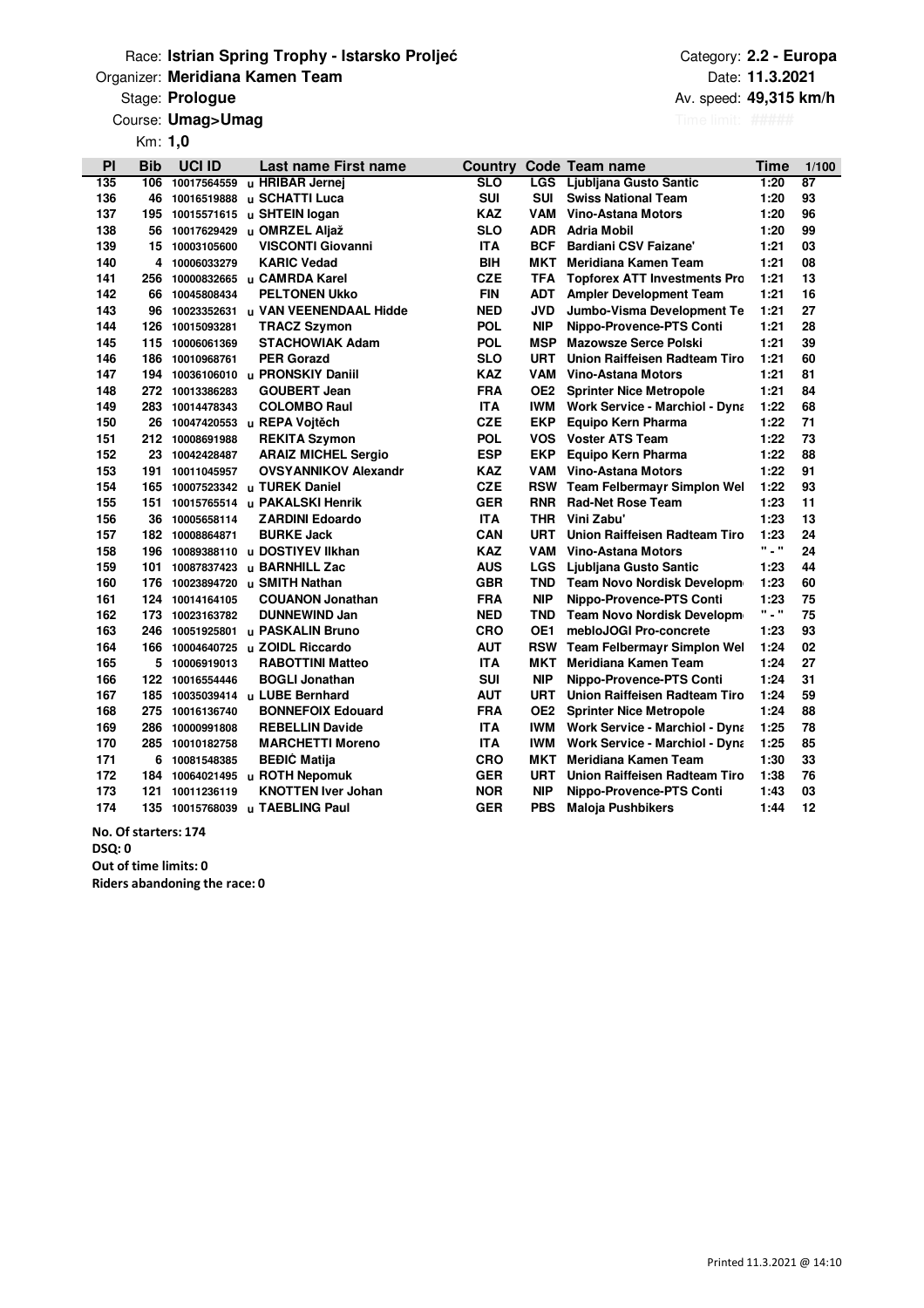# Race: **Istrian Spring Trophy - Istarsko Proljeće Category: 2.2 - Europa Tour** Category: 2.2 - Europa Tour **Prologue Stage - General Individual classification** Organizer: **Meridiana Kamen Team**

Course: **1,0 km**

| PI       | Bib | <b>UCI ID</b>                     | Last name First name                       | Country           |                   | Code Team name                                             | Time               | Gap             |
|----------|-----|-----------------------------------|--------------------------------------------|-------------------|-------------------|------------------------------------------------------------|--------------------|-----------------|
| 1        | 93  |                                   | 10022700105 u BOVEN Lars                   | <b>NED</b>        | <b>JVD</b>        | <b>Jumbo-Visma Development Team</b>                        | 0:01:13            |                 |
| 2        |     |                                   | 155 10036355479 u UHLIG Henri              | <b>GER</b>        | <b>RNR</b>        | <b>Rad-Net Rose Team</b>                                   | 0:01:13            | $+0$            |
| 3        |     | 31 10008972884                    | <b>MARECZKO Jakub</b>                      | <b>ITA</b>        | THR               | Vini Zabu'                                                 | 0:01:14            | $+1$            |
| 4        |     | 113 10009547511                   | <b>BOGUSLAWSKI Marceli</b>                 | <b>POL</b>        | <b>MSP</b>        | <b>Mazowsze Serce Polski</b>                               | 0:01:14            | $+1$            |
| 5        |     | 205 10006547884                   | <b>FORTIN Filippo</b>                      | <b>ITA</b>        |                   | <b>VBG</b> Team Vorarlberg                                 | 0:01:14            | $+1$            |
| 6        | 91  |                                   | 10021708378 u FISHER-BLACK Finn            | <b>NZL</b>        | JVD               | Jumbo-Visma Development Team                               | 0:01:14            | $+1$            |
| 7        |     | 104 10015338007                   | u POTOČKI Viktor                           | <b>CRO</b>        | <b>LGS</b>        | Ljubljana Gusto Santic                                     | 0:01:14            | $+1$            |
| 8        | 222 | 10035062450                       | u GOTZINGER Valentin                       | AUT               |                   | WSA WSA Ktm Graz                                           | 0:01:15            | $+2$            |
| 9        |     | 111 10007994905                   | <b>BANASZEK Adrian</b>                     | <b>POL</b>        | <b>MSP</b>        | <b>Mazowsze Serce Polski</b>                               | 0:01:15            | $+2$            |
| 10       |     |                                   | 72 10030125049 u BOSCARO Davide            | <b>ITA</b>        |                   | CPK Team Colpack Ballan                                    | 0:01:15            | $+2$            |
| 11       | 133 |                                   | 10036208363 u HEMING Miká                  | <b>GER</b>        | PBS               | <b>Maloja Pushbikers</b>                                   | 0:01:15            | $+2$            |
| 12       |     | 234 10009812239                   | <b>MAAS Jan</b>                            | <b>NED</b>        | <b>LPC</b>        | <b>Leopard Pro Cycling</b>                                 | 0:01:15            | $+2$            |
| 13<br>14 |     | 216 10007951455                   | <b>STOSZ Patryk</b><br><b>FINKST Tilen</b> | <b>POL</b><br>SLO | <b>VOS</b>        | <b>Voster ATS Team</b><br>LGS Ljubljana Gusto Santic       | 0:01:15            | $+2$<br>$+2$    |
| 15       | 221 | 102 10010969468<br>10008651976    | <b>AUER Daniel</b>                         | <b>AUT</b>        |                   | WSA WSA Ktm Graz                                           | 0:01:15<br>0:01:15 | $+2$            |
| 16       |     | 12 10010643207                    | <b>FIORELLI Filippo</b>                    | <b>ITA</b>        | BCF               | <b>Bardiani CSV Faizane'</b>                               | 0:01:15            | $+2$            |
| 17       |     |                                   | 273 10025453184 u GARDELLA Florent         | FRA               | OE2               | <b>Sprinter Nice Metropole</b>                             | 0:01:15            | $+2$            |
| 18       | 71  |                                   | 10030626015 u BARONCINI Filippo            | <b>ITA</b>        |                   | CPK Team Colpack Ballan                                    | 0:01:16            | $+3$            |
| 19       | 231 | 10010661088                       | <b>HALLER Patrick</b>                      | <b>GER</b>        | <b>LPC</b>        | <b>Leopard Pro Cycling</b>                                 | 0:01:16            | $+3$            |
| 20       |     |                                   | 235 10015329923 u MACIEJUK Filip           | <b>POL</b>        |                   | <b>LPC</b> Leopard Pro Cycling                             | 0:01:16            | $+3$            |
| 21       |     | 211 10004032251                   | <b>PATERSKI Maciej</b>                     | <b>POL</b>        |                   | <b>VOS</b> Voster ATS Team                                 | 0:01:16            | $+3$            |
| 22       |     |                                   | 92 10073649959 u VAN BEKKUM Darren         | <b>NED</b>        | JVD               | Jumbo-Visma Development Team                               | 0:01:16            | $+3$            |
| 23       |     |                                   | 105 10017653778 u SKOK Anže                | SLO               | <b>LGS</b>        | Ljubljana Gusto Santic                                     | 0:01:16            | $+3$            |
| 24       | 61. |                                   | 10015331842 u ANSONS Kristers              | LAT               | ADT               | <b>Ampler Development Team</b>                             | 0:01:16            | $+3$            |
| 25       |     |                                   | 55 10015327293 u JARC Aljaž                | SLO               |                   | ADR Adria Mobil                                            | 0:01:16            | $+3$            |
| 26       |     | 262 10014992241                   | PRIMOŽIČ Jaka                              | SLO               |                   | OE3 KK Kranj                                               | 0:01:16            | $+3$            |
| 27       |     |                                   | 145 10015765817 u ASCHENBRENNER Michel     | <b>GER</b>        | <b>PUS</b>        | <b>P &amp; S Metalltechnik</b>                             | 0:01:16            | $+3$            |
| 28       |     | 214 10003391748                   | <b>JANISZEWSKI Sylwester</b>               | <b>POL</b>        |                   | VOS Voster ATS Team                                        | 0:01:16            | $+3$            |
| 29       |     |                                   | 136 10016518575 u WOLLENBERG Tim           | <b>GER</b>        | <b>PBS</b>        | <b>Maloja Pushbikers</b>                                   | 0:01:16            | $+3$            |
| 30       | 141 | 10009773843                       | <b>MANDRYSCH John</b>                      | <b>GER</b>        | <b>PUS</b>        | <b>P &amp; S Metalltechnik</b>                             | 0:01:16            | $+3$            |
| 31       |     |                                   | 43 10015750154 u PUNTENER Fabio            | <b>SUI</b>        | SUI               | <b>Swiss National Team</b>                                 | 0:01:16            | $+3$            |
| 32       |     | 206 10009782533                   | <b>SCHINNAGEL Johannes</b>                 | <b>GER</b>        |                   | <b>VBG</b> Team Vorarlberg                                 | 0:01:16            | $+3$            |
| 33       |     | 35 10008854868                    | <b>STACCHIOTTI Riccardo</b>                | <b>ITA</b>        |                   | THR Vini Zabu'                                             | 0:01:16            | $+3$            |
| 34<br>35 | 14  | 10011972309<br>44 10034785695     | <b>MARENGO Umberto</b><br>u LILLO Dario    | <b>ITA</b><br>SUI | BCF<br><b>SUI</b> | <b>Bardiani CSV Faizane'</b><br><b>Swiss National Team</b> | 0:01:16<br>0:01:16 | $+3$<br>$+3$    |
| 36       |     | 242 10008693507                   | RUČIGAJ Žiga                               | SLO               | OE1               | mebloJOGI Pro-concrete                                     | 0:01:17            | $+4$            |
| 37       |     | 53 10008689766                    | <b>PER David</b>                           | SLO               | <b>ADR</b>        | Adria Mobil                                                | 0:01:17            | $+4$            |
| 38       | 84  | 10008680470                       | <b>KUKRLE Michael</b>                      | <b>CZE</b>        | EKA               | Elkov - Kasper                                             | 0:01:17            | $+4$            |
| 39       | 81  | 10003245945                       | <b>BARTA Jan</b>                           | <b>CZE</b>        | EKA               | Elkov - Kasper                                             | 0:01:17            | $+4$            |
| 40       | 225 | 10008145960                       | <b>SALZMANN Jodok</b>                      | AUT               | <b>WSA</b>        | <b>WSA Ktm Graz</b>                                        | 0:01:17            | $+4$            |
| 41       | 243 | 10006686718                       | <b>JENKO Robert</b>                        | SLO               | OE1               | mebloJOGI Pro-concrete                                     | 0:01:17            | $+4$            |
| 42       | 114 | 10007527988                       | <b>RAIM Mihkel</b>                         | <b>EST</b>        | MSP               | <b>Mazowsze Serce Polski</b>                               | 0:01:17            | $+4$            |
| 43       |     | 215 10007065119                   | <b>FRANCZAK Pawel</b>                      | <b>POL</b>        |                   | VOS Voster ATS Team                                        | 0:01:17            | +4              |
| 44       |     |                                   | 252 10048005785 u KLABOUCH Petr            | CZE               | TFA               | <b>Topforex ATT Investments Pro Cycling Team</b>           | 0:01:17            | $+4$            |
| 45       | 11  | 10005467447                       | <b>BATTAGLIN Enrico</b>                    | <b>ITA</b>        | BCF               | <b>Bardiani CSV Faizane'</b>                               | 0:01:17            | +4              |
| 46       |     |                                   | 64 10015383372 u MIRZOJEV Artiom           | EST               |                   | <b>ADT</b> Ampler Development Team                         | 0:01:17            | $+4$            |
| 47       |     | 232 10015766221                   | <b>HEIDEMANN Miquel</b>                    | <b>GER</b>        | LPC.              | <b>Leopard Pro Cycling</b>                                 | 0:01:17            | $^{+4}$         |
| 48       |     |                                   | 175 10011230358 u RIDOLFO Filippo          | <b>ITA</b>        |                   | TND Team Novo Nordisk Development                          | 0:01:17            | +4              |
| 49       |     | 75 10030434843                    | u DELLA LUNGA Francesco                    | ITA               |                   | CPK Team Colpack Ballan                                    | 0:01:17            | $+4$            |
| 50       |     | 263 10015332246                   | u ČEMAŽAR Nik<br>u MICHEL Simon            | SLO<br>FRA        |                   | OE3 KK Kranj                                               | 0:01:17            | +4              |
| 51<br>52 |     | 276 10068259890<br>54 10014992140 | <b>HORVAT Ziga</b>                         | <b>SLO</b>        | OE2<br>ADR        | <b>Sprinter Nice Metropole</b><br><b>Adria Mobil</b>       | 0:01:17<br>0:01:17 | $+4$<br>$^{+4}$ |
| 53       |     | 144 10010791737                   | <b>NOLDE Tobias</b>                        | <b>GER</b>        | PUS               | <b>P &amp; S Metalltechnik</b>                             | 0:01:17            | $+4$            |
| 54       |     |                                   | 24 10014630008 u NOVIKOV Savva             | <b>RUS</b>        | EKP               | Equipo Kern Pharma                                         | 0:01:17            | $^{+4}$         |
| 55       |     |                                   | 73 10015332650 u GAZZOLI Michele           | <b>ITA</b>        |                   | <b>CPK</b> Team Colpack Ballan                             | 0:01:17            | $^{+4}$         |
| 56       |     | 163 10007973178                   | <b>GROSELJ Žiga</b>                        | SLO               |                   | <b>RSW Team Felbermayr Simplon Wels</b>                    | 0:01:17            | $+4$            |
| 57       |     | 146 10009172847                   | <b>JÄGELER Robert</b>                      | <b>GER</b>        | <b>PUS</b>        | P & S Metalltechnik                                        | 0:01:17            | $+4$            |
| 58       |     | 34 10006903754                    | <b>BERTAZZO Liam</b>                       | <b>ITA</b>        |                   | THR Vini Zabu'                                             | 0:01:17            | $^{+4}$         |
| 59       |     |                                   | 76 10030129493 u UMBRI Gidas               | <b>ITA</b>        |                   | CPK Team Colpack Ballan                                    | 0:01:17            | $+4$            |
| 60       |     |                                   | 143 10036323450 u LINDNER Tom              | <b>GER</b>        |                   | <b>PUS P &amp; S Metalltechnik</b>                         | 0:01:18            | $+5$            |
| 61       |     | 83 10008624593                    | <b>TOUPALIK Adam</b>                       | CZE               | EKA               | Elkov - Kasper                                             | 0:01:18            | $+5$            |
| 62       |     |                                   | 172 10064943908 u CEURENS Robbe            | BEL               | TND.              | <b>Team Novo Nordisk Development</b>                       | 0:01:18            | $+5$            |
| 63       |     | 116 10009726050                   | <b>STANISZEWSKI Daniel</b>                 | <b>POL</b>        | <b>MSP</b>        | Mazowsze Serce Polski                                      | 0:01:18            | +5              |
| 64       |     |                                   | 266 10017615685 u ZIHERL Luka              | SLO               | OE3               | <b>KK Kranj</b>                                            | 0:01:18            | $+5$            |
| 65       |     | 134 10062070886                   | u GALKA Michal                             | POL               | PBS               | <b>Maloja Pushbikers</b>                                   | 0:01:18            | $+5$            |
| 66       |     |                                   | 233 10016518979 u KLUCKERS Arthur          | LUX               | <b>LPC</b>        | <b>Leopard Pro Cycling</b>                                 | 0:01:18            | $+5$            |
| 67       |     | 32 10005750262                    | <b>GRADEK Kamil</b>                        | <b>POL</b>        | THR               | Vini Zabu'                                                 | 0:01:18            | $+5$            |
| 68       |     | 1 10009544174                     | <b>BARAC Antonio</b>                       | <b>CRO</b>        | МКТ               | Meridiana Kamen Team                                       | 0:01:18            | $+5$            |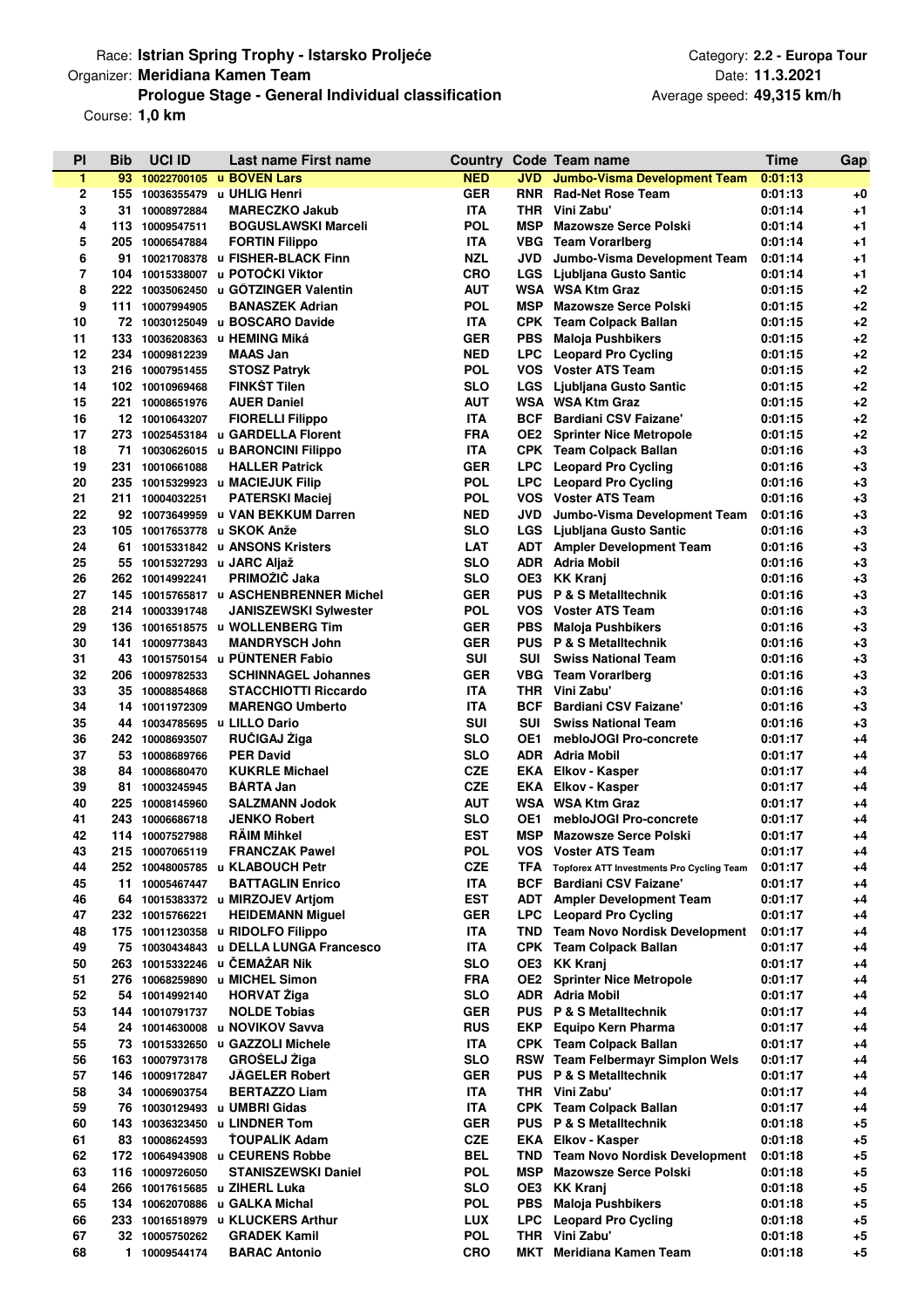# Race: **Istrian Spring Trophy - Istarsko Proljeće Category: 2.2 - Europa Tour** Category: 2.2 - Europa Tour **Prologue Stage - General Individual classification** Organizer: **Meridiana Kamen Team**

Course: **1,0 km**

| PI         | <b>Bib</b> | <b>UCI ID</b>                  | Last name First name                                               |                          |                   | Country Code Team name                                                      | <b>Time</b>        | Gap             |
|------------|------------|--------------------------------|--------------------------------------------------------------------|--------------------------|-------------------|-----------------------------------------------------------------------------|--------------------|-----------------|
| 69         | 226        |                                | 10035022539 u SCHMIDBAUER Maximilian                               | <b>AUT</b>               |                   | WSA WSA Ktm Graz                                                            | 0:01:18            | $+5$            |
| 70         |            |                                | 25 10015598590 u VAN DER TUUK Danny                                | <b>NED</b>               | EKP               | Equipo Kern Pharma                                                          | 0:01:18            | +5              |
| 71         | 271        |                                | 10026493613 u LEBEAU Mattis                                        | <b>FRA</b>               | OE2.              | <b>Sprinter Nice Metropole</b>                                              | 0:01:18            | $+5$            |
| 72         | 152        |                                | 10036168755 u BENZ Pirmin                                          | <b>GER</b>               |                   | <b>RNR</b> Rad-Net Rose Team                                                | 0:01:18            | $+5$            |
| 73         |            |                                | 62 10011027062 u JUNTUNEN Antti-Jussi                              | <b>FIN</b>               | ADT               | <b>Ampler Development Team</b>                                              | 0:01:18            | $+5$            |
| 74         | 264        |                                | 10017589013 u PIRIH Aleš                                           | SLO                      | OE3               | <b>KK Kranj</b>                                                             | 0:01:18            | $+5$            |
| 75         | 123        | 10013755388                    | <b>MEYER Robin</b>                                                 | <b>FRA</b>               | <b>NIP</b>        | Nippo-Provence-PTS Conti                                                    | 0:01:18            | $+5$            |
| 76         | 21         |                                | 10041652790 u GARCIA PIERNA Raul                                   | <b>ESP</b>               | <b>EKP</b>        | <b>Equipo Kern Pharma</b>                                                   | 0:01:18            | $+5$            |
| 77         | 193        | 10006895367                    | <b>NIKITIN Matvey</b>                                              | KAZ                      | VAM               | <b>Vino-Astana Motors</b>                                                   | 0:01:18            | $+5$            |
| 78<br>79   | 86         | 10015093079                    | 142 10036294855 u ROBER Dominik<br><b>OTRUBA Jakub</b>             | <b>GER</b><br><b>CZE</b> | <b>PUS</b><br>EKA | <b>P &amp; S Metalltechnik</b><br>Elkov - Kasper                            | 0:01:18<br>0:01:18 | $+5$<br>$+5$    |
| 80         | 63.        |                                | 10063677046 u KARPENKO Gleb                                        | <b>EST</b>               | ADT               | <b>Ampler Development Team</b>                                              | 0:01:18            | $+5$            |
| 81         |            |                                | 156 10036443082 u PETER Jannis                                     | <b>GER</b>               | <b>RNR</b>        | <b>Rad-Net Rose Team</b>                                                    | 0:01:18            | $+5$            |
| 82         |            |                                | 153 10036440658 u GEBNER Jakob                                     | <b>GER</b>               | <b>RNR</b>        | <b>Rad-Net Rose Team</b>                                                    | 0:01:18            | $+5$            |
| 83         |            |                                | 33 10015338512 u STOJNIĆ Veljko                                    | <b>SRB</b>               | <b>THR</b>        | Vini Zabu'                                                                  | 0:01:18            | $+5$            |
| 84         |            | 282 10010971185                | <b>BURCHIO Federico</b>                                            | <b>ITA</b>               | IWM               | Work Service - Marchiol - Dynatek                                           | 0:01:18            | $+5$            |
| 85         | 41         |                                | 10003344258 u FLUCKIGER Mathias                                    | <b>SUI</b>               | SUI               | <b>Swiss National Team</b>                                                  | 0:01:19            | $+6$            |
| 86         | 171        |                                | 10025577264 u BIETRY Sacha                                         | <b>FRA</b>               | TND               | <b>Team Novo Nordisk Development</b>                                        | 0:01:19            | $+6$            |
| 87         |            |                                | 74 10035361534 u GOMEZ JARAMILLO Nicolas David                     | COL                      |                   | <b>CPK</b> Team Colpack Ballan                                              | 0:01:19            | $+6$            |
| 88         |            | 161 10004610312                | <b>BAJC Andi</b>                                                   | <b>SLO</b>               |                   | RSW Team Felbermayr Simplon Wels                                            | 0:01:19            | $+6$            |
| 89         |            |                                | 94 10022705761 u GELEIJN Owen                                      | <b>NED</b>               | JVD               | Jumbo-Visma Development Team                                                | 0:01:19            | $+6$            |
| 90         |            |                                | 181 10015578887 u ALBRECHT Jasper                                  | AUS                      | URT               | Union Raiffeisen Radteam Tirol                                              | 0:01:19            | $+6$            |
| 91         | 203        | 10007224056                    | <b>STUSSI Colin Chris</b>                                          | <b>SUI</b>               | <b>VBG</b>        | <b>Team Vorarlberg</b>                                                      | 0:01:19            | $+6$            |
| 92         | 154        |                                | 10049039140 u ROSNER Linus                                         | <b>GER</b>               | <b>RNR</b>        | <b>Rad-Net Rose Team</b>                                                    | 0:01:19            | $+6$            |
| 93         | 281        |                                | 10015920108 u BOBBO Riccardo                                       | <b>ITA</b>               | IWM               | Work Service - Marchiol - Dynatek                                           | 0:01:19            | $+6$            |
| 94         |            | 274 10013733968                | <b>DELACROIX Tristan</b>                                           | <b>FRA</b>               | OE2               | <b>Sprinter Nice Metropole</b>                                              | 0:01:19            | $+6$            |
| 95         | 192        |                                | 10016283856 u MARUKHIN Daniil                                      | <b>KAZ</b>               | VAM               | Vino-Astana Motors                                                          | 0:01:19            | $+6$            |
| 96         |            | 261 10015081662                | <b>LAVRIČ Martin</b>                                               | SLO<br><b>ITA</b>        | OE3<br>BCF        | <b>KK Kranj</b>                                                             | 0:01:19            | $+6$            |
| 97<br>98   | 13         | 10014429843                    | <b>SAVINI Daniel</b><br>254 10047918081 u TYRPEKL Karel            | <b>CZE</b>               | TFA               | <b>Bardiani CSV Faizane'</b>                                                | 0:01:19<br>0:01:19 | $+6$<br>$+6$    |
| 99         |            | 224 10008820011                | <b>RITZINGER Felix</b>                                             | <b>AUT</b>               | WSA               | <b>Topforex ATT Investments Pro Cycling Team</b><br><b>WSA Ktm Graz</b>     | 0:01:19            | $+6$            |
| 100        |            |                                | 65 10052853361 u RUBENIS Pauls                                     | LAT                      | ADT               | <b>Ampler Development Team</b>                                              | 0:01:19            | $+6$            |
| 101        | 244        |                                | 10017564458 u STAJNAR Mihael                                       | SLO                      | OE1               | mebloJOGI Pro-concrete                                                      | 0:01:19            | $+6$            |
| 102        |            | 201 10008853353                | <b>GUERIN Alexis</b>                                               | <b>FRA</b>               | VBG               | <b>Team Vorarlberg</b>                                                      | 0:01:19            | $+6$            |
| 103        |            |                                | 51 10017629025 u HOČEVAR Kristjan                                  | SLO                      | <b>ADR</b>        | <b>Adria Mobil</b>                                                          | 0:01:19            | $+6$            |
| 104        |            | 132 10013459944                | <b>DAVIS Corey</b>                                                 | <b>USA</b>               | PBS               | <b>Maloja Pushbikers</b>                                                    | 0:01:19            | $+6$            |
| 105        |            | 253 10009386550                | <b>FIALA Petr</b>                                                  | CZE                      | TFA               | <b>Topforex ATT Investments Pro Cycling Team</b>                            | 0:01:19            | $+6$            |
| 106        |            |                                | 95 10017114723 u RYAN Archie                                       | IRL                      | JVD.              | Jumbo-Visma Development Team                                                | 0:01:19            | $+6$            |
| 107        |            | 284 10009499617                | <b>GARAVAGLIA Giacomo</b>                                          | <b>ITA</b>               |                   | <b>IWM</b> Work Service - Marchiol - Dynatek                                | 0:01:19            | $+6$            |
| 108        |            | 162 10010196704                | <b>FRIEDRICH Marco</b>                                             | AUT                      |                   | <b>RSW</b> Team Felbermayr Simplon Wels                                     | 0:01:19            | $+6$            |
| 109        | 103        |                                | 10072873252 u HOPKINS Dylan                                        | AUS                      | <b>LGS</b>        | Ljubljana Gusto Santic                                                      | 0:01:20            | $+7$            |
| 110        | 241        | 10007974087                    | <b>PAVLIC Marko</b>                                                | <b>SLO</b>               | OE1               | mebloJOGI Pro-concrete                                                      | 0:01:20            | $+7$            |
| 111        |            |                                | 183 10015332549 u GAMPER Mario                                     | <b>AUT</b>               | URT               | Union Raiffeisen Radteam Tirol                                              | 0:01:20            | $+7$            |
| 112        |            | 2 10015259696                  | <b>MARENZI Lorenzo</b>                                             | <b>CRO</b>               | MKT               | Meridiana Kamen Team                                                        | 0:01:20            | $+7$            |
| 113<br>114 | 236        | 10014918378<br>251 10009338656 | <b>MOBACH Jarno</b><br><b>PETRUS Jiří</b>                          | NED<br>CZE               | <b>LPC</b>        | <b>Leopard Pro Cycling</b><br>TFA Topforex ATT Investments Pro Cycling Team | 0:01:20<br>0:01:20 | +7<br>$\bf{+7}$ |
| 115        | 16         |                                | 10015829370 u ZANA Filippo                                         | <b>ITA</b>               | BCF               | <b>Bardiani CSV Faizane'</b>                                                | 0:01:20            | +7              |
| 116        |            | 22 10040300551                 | <b>LOPEZ FUENTES Diego</b>                                         | ESP                      | EKP               | Equipo Kern Pharma                                                          | 0:01:20            | $+7$            |
| 117        |            | 265 10008692190                | <b>REPŠE Uroš</b>                                                  | <b>SLO</b>               | OE3               | <b>KK Kranj</b>                                                             | 0:01:20            | +7              |
| 118        |            | 112 10009765254                | <b>BROZYNA Piotr</b>                                               | POL                      | MSP               | <b>Mazowsze Serce Polski</b>                                                | 0:01:20            | $+7$            |
| 119        | 85         | 10008708560                    | ZAHALKA Matěj                                                      | CZE                      | <b>EKA</b>        | Elkov - Kasper                                                              | 0:01:20            | $+7$            |
| 120        | 164        | 10035085284                    | u VERMEULEN Moran                                                  | AUT                      |                   | <b>RSW</b> Team Felbermayr Simplon Wels                                     | 0:01:20            | $+7$            |
| 121        |            |                                | 45 10011191558 u ROTH Joel                                         | <b>SUI</b>               | SUI               | <b>Swiss National Team</b>                                                  | 0:01:20            | $+7$            |
| 122        |            | 3 10009979260                  | <b>KVASINA Filip</b>                                               | <b>CRO</b>               | MKT               | Meridiana Kamen Team                                                        | 0:01:20            | $+7$            |
| 123        |            | 202 10007739166                | <b>THALMANN Roland</b>                                             | SUI                      | VBG.              | <b>Team Vorarlberg</b>                                                      | 0:01:20            | $+7$            |
| 124        |            | 131 10076607752                | <b>ACHTERBERG Yannik</b>                                           | <b>GER</b>               | <b>PBS</b>        | <b>Maloja Pushbikers</b>                                                    | 0:01:20            | +7              |
| 125        |            | 82 10008659050                 | <b>SCHLEGEL Michal</b>                                             | <b>CZE</b>               | EKA               | Elkov - Kasper                                                              | 0:01:20            | $+7$            |
| 126        |            | 42 10009880543                 | <b>SPESCHA Ursin</b>                                               | <b>SUI</b>               | SUI               | <b>Swiss National Team</b>                                                  | 0:01:20            | +7              |
| 127        |            | 213 10007951859                | <b>GRABIS Mateusz</b>                                              | POL                      | VOS.              | <b>Voster ATS Team</b>                                                      | 0:01:20            | $+7$            |
| 128        |            |                                | 52 10017587902 u GLIVAR Gal                                        | SLO                      | ADR               | <b>Adria Mobil</b>                                                          | 0:01:20            | $+7$            |
| 129        | 204        | 10010945927                    | <b>MORENO SALA Adria</b>                                           | ESP                      | VBG.              | <b>Team Vorarlberg</b>                                                      | 0:01:20            | $+7$            |
| 130<br>131 | 223        |                                | 10035036986 u KABAS Maximilian<br>255 10047443690 u JAKOUBEK Tomáš | AUT<br>CZE               | TFA               | WSA WSA Ktm Graz                                                            | 0:01:20<br>0:01:20 | $+7$<br>$+7$    |
| 132        |            | 125 10010779310                | <b>ODA Hijiri</b>                                                  | JPN                      | <b>NIP</b>        | Topforex ATT Investments Pro Cycling Team<br>Nippo-Provence-PTS Conti       | 0:01:20            | $+7$            |
| 133        | 174        |                                | 10051873762 u KOTULSKI Przemyslaw                                  | <b>POL</b>               | TND               | <b>Team Novo Nordisk Development</b>                                        | 0:01:20            | +7              |
| 134        |            | 245 10010186802                | <b>CIBEJ Simon</b>                                                 | <b>SLO</b>               | OE1               | mebloJOGI Pro-concrete                                                      | 0:01:20            | $+7$            |
| 135        |            |                                | 106 10017564559 u HRIBAR Jernej                                    | <b>SLO</b>               | <b>LGS</b>        | Ljubljana Gusto Santic                                                      | 0:01:20            | $+7$            |
| 136        |            |                                | 46 10016519888 u SCHATTI Luca                                      | <b>SUI</b>               |                   | <b>SUI</b> Swiss National Team                                              | 0:01:20            | $+7$            |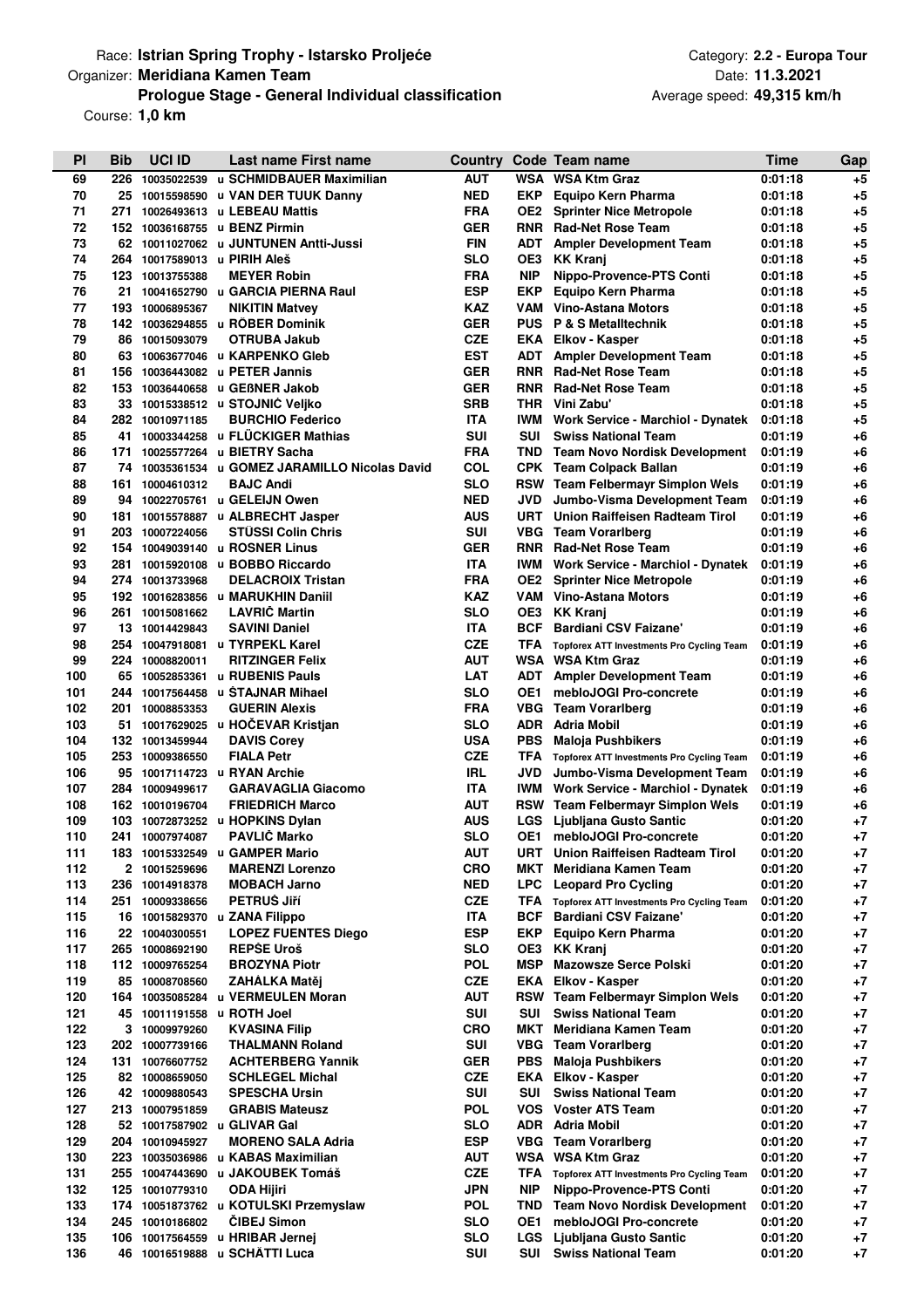# Race: **Istrian Spring Trophy - Istarsko Proljeće Category: 2.2 - Europa Tour** Category: 2.2 - Europa Tour **Prologue Stage - General Individual classification** Organizer: **Meridiana Kamen Team**

Course: **1,0 km**

Date: **11.3.2021 49,315 km/h** Average speed:

| PI  | <b>Bib</b> | <b>UCI ID</b>   | Last name First name           | <b>Country</b> |                 | <b>Code Team name</b>                            | <b>Time</b> | Gap   |
|-----|------------|-----------------|--------------------------------|----------------|-----------------|--------------------------------------------------|-------------|-------|
| 137 | 195        | 10015571615     | u SHTEIN logan                 | <b>KAZ</b>     | VAM             | Vino-Astana Motors                               | 0:01:20     | $+7$  |
| 138 |            | 56 10017629429  | u OMRZEL Aljaž                 | <b>SLO</b>     | <b>ADR</b>      | <b>Adria Mobil</b>                               | 0:01:20     | $+7$  |
| 139 |            | 15 10003105600  | <b>VISCONTI Giovanni</b>       | <b>ITA</b>     | <b>BCF</b>      | <b>Bardiani CSV Faizane'</b>                     | 0:01:21     | $+8$  |
| 140 |            | 4 10006033279   | <b>KARIC Vedad</b>             | <b>BIH</b>     | мкт             | <b>Meridiana Kamen Team</b>                      | 0:01:21     | $+8$  |
| 141 |            |                 | 256 10000832665 u CAMRDA Karel | <b>CZE</b>     | <b>TFA</b>      | <b>Topforex ATT Investments Pro Cycling Team</b> | 0:01:21     | $+8$  |
| 142 |            | 66 10045808434  | <b>PELTONEN UKKO</b>           | <b>FIN</b>     | <b>ADT</b>      | <b>Ampler Development Team</b>                   | 0:01:21     | $+8$  |
| 143 | 96         | 10023352631     | u VAN VEENENDAAL Hidde         | <b>NED</b>     | <b>JVD</b>      | Jumbo-Visma Development Team                     | 0:01:21     | $+8$  |
| 144 | 126        | 10015093281     | <b>TRACZ Szymon</b>            | <b>POL</b>     | <b>NIP</b>      | Nippo-Provence-PTS Conti                         | 0:01:21     | $+8$  |
| 145 | 115        | 10006061369     | <b>STACHOWIAK Adam</b>         | POL            | MSP             | <b>Mazowsze Serce Polski</b>                     | 0:01:21     | $+8$  |
| 146 |            | 186 10010968761 | <b>PER Gorazd</b>              | <b>SLO</b>     | <b>URT</b>      | <b>Union Raiffeisen Radteam Tirol</b>            | 0:01:21     | $+8$  |
| 147 | 194        | 10036106010     | u PRONSKIY Daniil              | KAZ            | VAM             | <b>Vino-Astana Motors</b>                        | 0:01:21     | $+8$  |
| 148 | 272        | 10013386283     | <b>GOUBERT Jean</b>            | FRA            | OE <sub>2</sub> | <b>Sprinter Nice Metropole</b>                   | 0:01:21     | $+8$  |
| 149 | 283        | 10014478343     | <b>COLOMBO Raul</b>            | <b>ITA</b>     | IWM             | <b>Work Service - Marchiol - Dynatek</b>         | 0:01:22     | $+9$  |
| 150 |            |                 | 26 10047420553 u ŘEPA Vojtěch  | <b>CZE</b>     | <b>EKP</b>      | <b>Equipo Kern Pharma</b>                        | 0:01:22     | $+9$  |
| 151 |            | 212 10008691988 | <b>REKITA Szymon</b>           | <b>POL</b>     | <b>VOS</b>      | <b>Voster ATS Team</b>                           | 0:01:22     | $+9$  |
| 152 |            | 23 10042428487  | <b>ARAIZ MICHEL Sergio</b>     | <b>ESP</b>     | <b>EKP</b>      | <b>Equipo Kern Pharma</b>                        | 0:01:22     | $+9$  |
| 153 | 191        | 10011045957     | <b>OVSYANNIKOV Alexandr</b>    | <b>KAZ</b>     | VAM             | <b>Vino-Astana Motors</b>                        | 0:01:22     | $+9$  |
| 154 | 165        | 10007523342     | u TUREK Daniel                 | <b>CZE</b>     |                 | <b>RSW</b> Team Felbermayr Simplon Wels          | 0:01:22     | $+9$  |
| 155 | 151        | 10015765514     | u PAKALSKI Henrik              | <b>GER</b>     | <b>RNR</b>      | <b>Rad-Net Rose Team</b>                         | 0:01:23     | $+10$ |
| 156 | 36         | 10005658114     | <b>ZARDINI Edoardo</b>         | <b>ITA</b>     | <b>THR</b>      | Vini Zabu'                                       | 0:01:23     | $+10$ |
| 157 |            | 182 10008864871 | <b>BURKE Jack</b>              | CAN            | <b>URT</b>      | <b>Union Raiffeisen Radteam Tirol</b>            | 0:01:23     | $+10$ |
| 158 |            | 196 10089388110 | u DOSTIYEV IIkhan              | <b>KAZ</b>     | VAM             | Vino-Astana Motors                               | 0:01:23     | $+10$ |
| 159 | 101        | 10087837423     | u BARNHILL Zac                 | <b>AUS</b>     | LGS             | Ljubljana Gusto Santic                           | 0:01:23     | $+10$ |
| 160 | 176        | 10023894720     | u SMITH Nathan                 | <b>GBR</b>     | TND             | <b>Team Novo Nordisk Development</b>             | 0:01:23     | $+10$ |
| 161 | 124        | 10014164105     | <b>COUANON Jonathan</b>        | <b>FRA</b>     | <b>NIP</b>      | Nippo-Provence-PTS Conti                         | 0:01:23     | $+10$ |
| 162 | 173        | 10023163782     | <b>DUNNEWIND Jan</b>           | <b>NED</b>     | TND             | <b>Team Novo Nordisk Development</b>             | 0:01:23     | $+10$ |
| 163 |            | 246 10051925801 | u PAŠKALIN Bruno               | <b>CRO</b>     | OE1             | mebloJOGI Pro-concrete                           | 0:01:23     | $+10$ |
| 164 | 166        |                 | 10004640725 u ZOIDL Riccardo   | <b>AUT</b>     | <b>RSW</b>      | <b>Team Felbermayr Simplon Wels</b>              | 0:01:24     | $+11$ |
| 165 | 5          | 10006919013     | <b>RABOTTINI Matteo</b>        | ITA            | МКТ             | Meridiana Kamen Team                             | 0:01:24     | $+11$ |
| 166 | 122        | 10016554446     | <b>BÖGLI Jonathan</b>          | <b>SUI</b>     | <b>NIP</b>      | Nippo-Provence-PTS Conti                         | 0:01:24     | $+11$ |
| 167 | 185        |                 | 10035039414 u LUBE Bernhard    | <b>AUT</b>     | <b>URT</b>      | <b>Union Raiffeisen Radteam Tirol</b>            | 0:01:24     | $+11$ |
| 168 | 275        | 10016136740     | <b>BONNEFOIX Edouard</b>       | <b>FRA</b>     | OE <sub>2</sub> | <b>Sprinter Nice Metropole</b>                   | 0:01:24     | $+11$ |
| 169 | 286        | 10000991808     | <b>REBELLIN Davide</b>         | <b>ITA</b>     |                 | <b>IWM</b> Work Service - Marchiol - Dynatek     | 0:01:25     | $+12$ |
| 170 | 285        | 10010182758     | <b>MARCHETTI Moreno</b>        | <b>ITA</b>     | IWM             | <b>Work Service - Marchiol - Dynatek</b>         | 0:01:25     | $+12$ |
| 171 | 6          | 10081548385     | <b>BEĐIĆ Matija</b>            | CRO            | мкт             | Meridiana Kamen Team                             | 0:01:30     | $+17$ |
| 172 | 184        | 10064021495     | u ROTH Nepomuk                 | <b>GER</b>     | <b>URT</b>      | Union Raiffeisen Radteam Tirol                   | 0:01:38     | $+25$ |
| 173 | 121        | 10011236119     | <b>KNOTTEN Iver Johan</b>      | <b>NOR</b>     | <b>NIP</b>      | Nippo-Provence-PTS Conti                         | 0:01:43     | $+30$ |
| 174 |            | 135 10015768039 | u TAEBLING Paul                | <b>GER</b>     | <b>PBS</b>      | <b>Maloja Pushbikers</b>                         | 0:01:44     | $+31$ |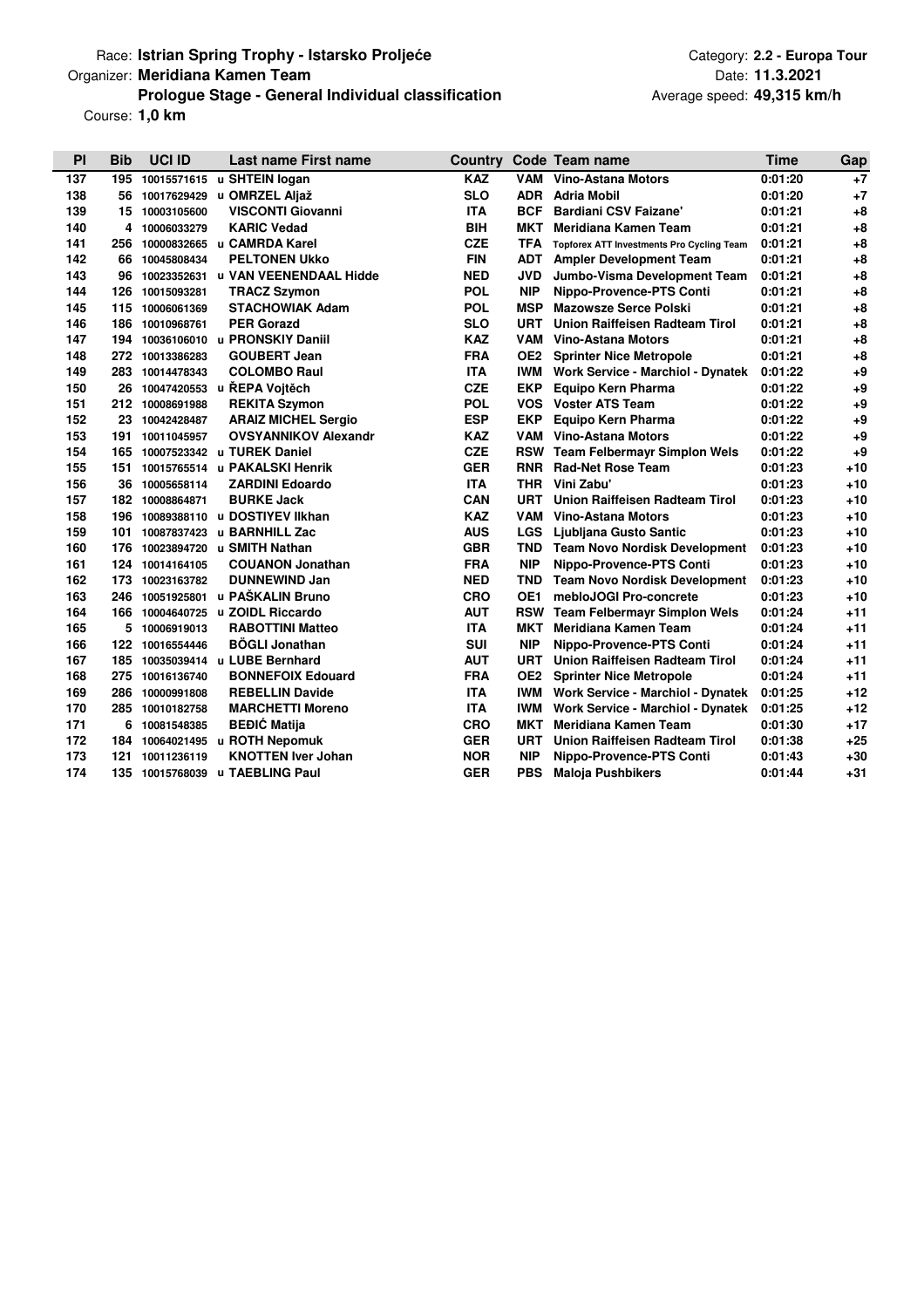**Team classification after Prologue**

| <b>PI</b> | Team                                          | <b>Time</b> |     | <b>Team</b>                                      |
|-----------|-----------------------------------------------|-------------|-----|--------------------------------------------------|
| 1         | Jumbo-Visma Development Team                  | 0:03:43     | 1.  | Jumbo-Visma Development Team                     |
| 2         | Ljubljana Gusto Santic                        | 0:03:45     | 2   | <b>Rad-Net Rose Team</b>                         |
| 3         | <b>Mazowsze Serce Polski</b>                  | 0:03:46     | 3   | Vini Zabu'                                       |
| 4         | <b>Leopard Pro Cycling</b>                    | 0:03:47     | 4   | <b>Mazowsze Serce Polski</b>                     |
| 5         | <b>Voster ATS Team</b>                        | 0:03:47     | 5   | <b>Team Vorarlberg</b>                           |
| 6         | <b>WSA Ktm Graz</b>                           | 0:03:47     | 6   | Ljubljana Gusto Santic                           |
| 7         | Vini Zabu'                                    | 0:03:47     | 7   | <b>WSA Ktm Graz</b>                              |
| 8         | <b>Team Colpack Ballan</b>                    | 0:03:48     | 8   | <b>Team Colpack Ballan</b>                       |
| 9         | <b>Bardiani CSV Faizane'</b>                  | 0:03:48     | 9   | <b>Maloja Pushbikers</b>                         |
| 10        | <b>Maloja Pushbikers</b>                      | 0:03:49     | 10  | <b>Leopard Pro Cycling</b>                       |
| 11        | <b>P &amp; S Metalltechnik</b>                | 0:03:49     | 11. | <b>Voster ATS Team</b>                           |
| 12        | <b>Team Vorarlberg</b>                        | 0:03:49     |     | 12 Bardiani CSV Faizane'                         |
| 13        | <b>Rad-Net Rose Team</b>                      | 0:03:49     |     | 13 Sprinter Nice Metropole                       |
| 14        | <b>Adria Mobil</b>                            | 0:03:50     |     | 14 Ampler Development Team                       |
| 15        | <b>Sprinter Nice Metropole</b>                | 0:03:50     |     | 15 Adria Mobil                                   |
| 16        | <b>KK Kranj</b>                               | 0:03:51     |     | 16 KK Krani                                      |
| 17        | <b>Ampler Development Team</b>                | 0:03:51     |     | 17 P & S Metalltechnik                           |
| 18        | <b>Swiss National Team</b>                    | 0:03:51     |     | 18 Swiss National Team                           |
| 19        | Elkov - Kasper                                | 0:03:52     |     | 19 mebloJOGI Pro-concrete                        |
| 20        | mebloJOGI Pro-concrete                        | 0:03:53     |     | 20 Elkov - Kasper                                |
| 21        | Equipo Kern Pharma                            | 0:03:53     | 21. | <b>Topforex ATT Investments Pro Cycling Team</b> |
| 22        | <b>Team Novo Nordisk Development</b>          | 0:03:54     |     | 22 Team Novo Nordisk Development                 |
| 23        | <b>Topforex ATT Investments Pro Cycling T</b> | 0:03:55     |     | 23 Equipo Kern Pharma                            |
|           | 24 Team Felbermayr Simplon Wels               | 0:03:55     |     | 24 Team Felbermayr Simplon Wels                  |
| 25        | Work Service - Marchiol - Dynatek             | 0:03:56     | 25. | Meridiana Kamen Team                             |
| 26        | Vino-Astana Motors                            | 0:03:57     | 26  | Nippo-Provence-PTS Conti                         |
| 27        | Meridiana Kamen Team                          | 0:03:58     |     | 27 Vino-Astana Motors                            |
| 28        | Nippo-Provence-PTS Conti                      | 0:03:59     |     | 28 Work Service - Marchiol - Dynatek             |
| 29        | Union Raiffeisen Radteam Tirol                | 0:04:00     |     | 29 Union Raiffeisen Radteam Tirol                |

**Team car order for 1st Stage**

| #  | Team                                         |
|----|----------------------------------------------|
| 1  | Jumbo-Visma Development Team                 |
|    | 2 Rad-Net Rose Team                          |
|    | 3 Vini Zabu'                                 |
|    | 4 Mazowsze Serce Polski                      |
|    | 5 Team Vorarlberg                            |
| 6  | Ljubljana Gusto Santic                       |
|    | 7 WSA Ktm Graz                               |
|    | 8 Team Colpack Ballan                        |
|    | 9 Maloja Pushbikers                          |
|    | 10 Leopard Pro Cycling                       |
|    | 11 Voster ATS Team                           |
|    | 12 Bardiani CSV Faizane'                     |
|    | <b>13 Sprinter Nice Metropole</b>            |
| 14 | <b>Ampler Development Team</b>               |
|    | 15 Adria Mobil                               |
|    | 16 KK Krani                                  |
|    | 17 P & S Metalltechnik                       |
|    | <b>18 Swiss National Team</b>                |
|    | 19 mebloJOGI Pro-concrete                    |
|    | 20 Elkov - Kasper                            |
|    | 21 Topforex ATT Investments Pro Cycling Team |
|    | 22 Team Novo Nordisk Development             |
|    | 23 Equipo Kern Pharma                        |
|    | 24 Team Felbermayr Simplon Wels              |
|    | 25 Meridiana Kamen Team                      |
|    | 26 Nippo-Provence-PTS Conti                  |
|    | 27 Vino-Astana Motors                        |
|    | 28 Work Service - Marchiol - Dynatek         |
|    | 29 Union Raiffeisen Radteam Tirol            |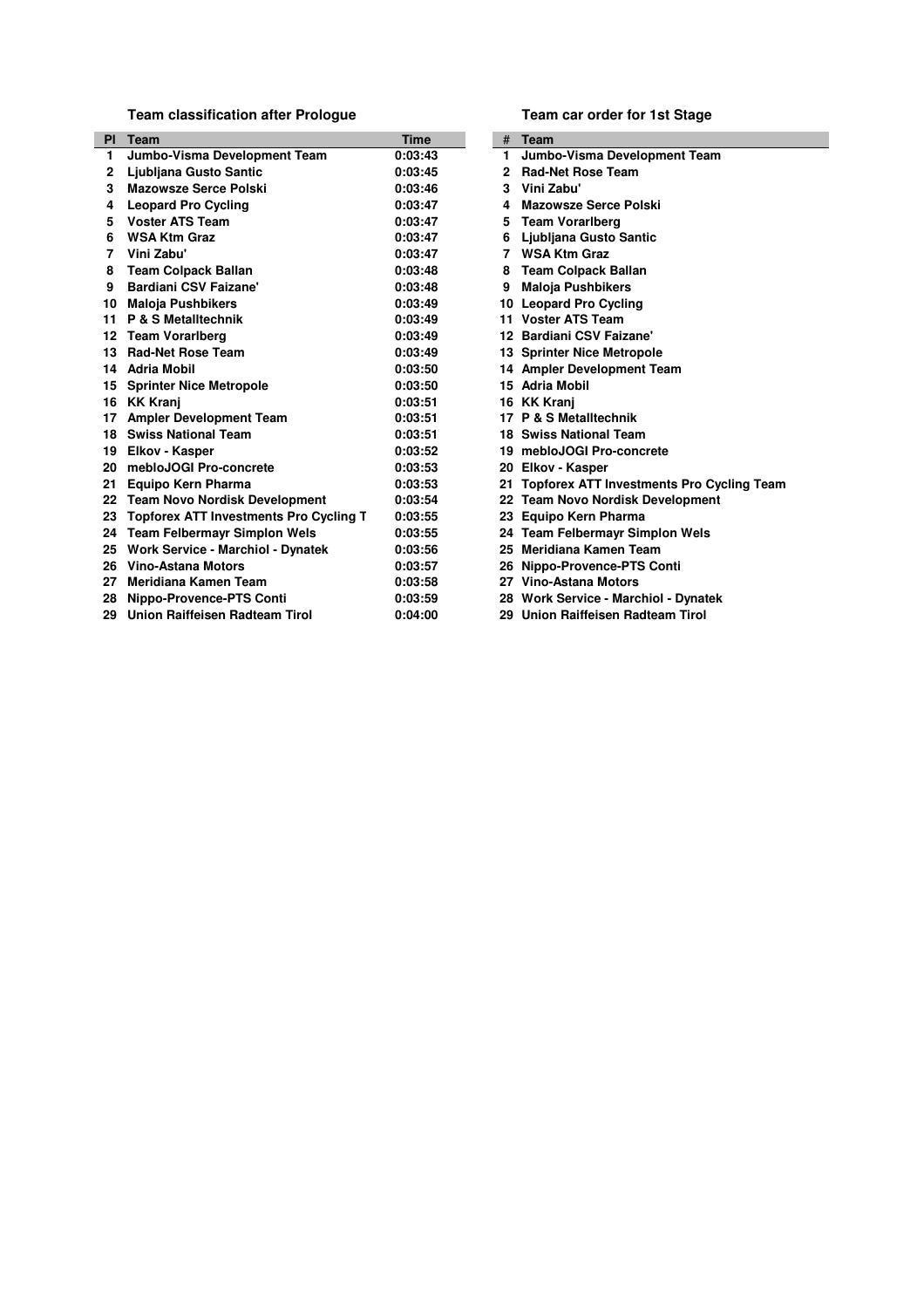#### **Jerseys - owners**

| Jerseys:    | No  | <b>UCI ID</b>           | Last name First name  | <b>Country</b> |            | Team                         |
|-------------|-----|-------------------------|-----------------------|----------------|------------|------------------------------|
| Yellow      | 93  | 10022700105             | <b>BOVEN Lars</b>     | <b>NED</b>     | JVD.       | Jumbo-Visma Development Team |
| <b>Blue</b> | 155 | 10036355479 UHLIG Henri |                       | <b>GER</b>     | <b>RNR</b> | <b>Rad-Net Rose Team</b>     |
| Green       | 31  | 10008972884             | <b>MARECZKO Jakub</b> | <b>ITA</b>     | THR        | Vini Zabu'                   |

# **Jerseys - wearers**

| Jerseys:    | No  | <b>UCI ID</b> | Last name First name  | Country    |            | Team                         |
|-------------|-----|---------------|-----------------------|------------|------------|------------------------------|
| Yellow      | 93  | 10022700105   | <b>BOVEN Lars</b>     | <b>NED</b> | JVD        | Jumbo-Visma Development Team |
| <b>Blue</b> | 155 | 10036355479   | <b>UHLIG Henri</b>    | <b>GER</b> | <b>RNR</b> | Rad-Net Rose Team            |
| Green       | 31  | 10008972884   | <b>MARECZKO Jakub</b> | ITA        | THR        | Vini Zabu'                   |

**Communiqué of Commissaires panel No 1**

**Poreč, 11.3.2021**

**Nothing to report**